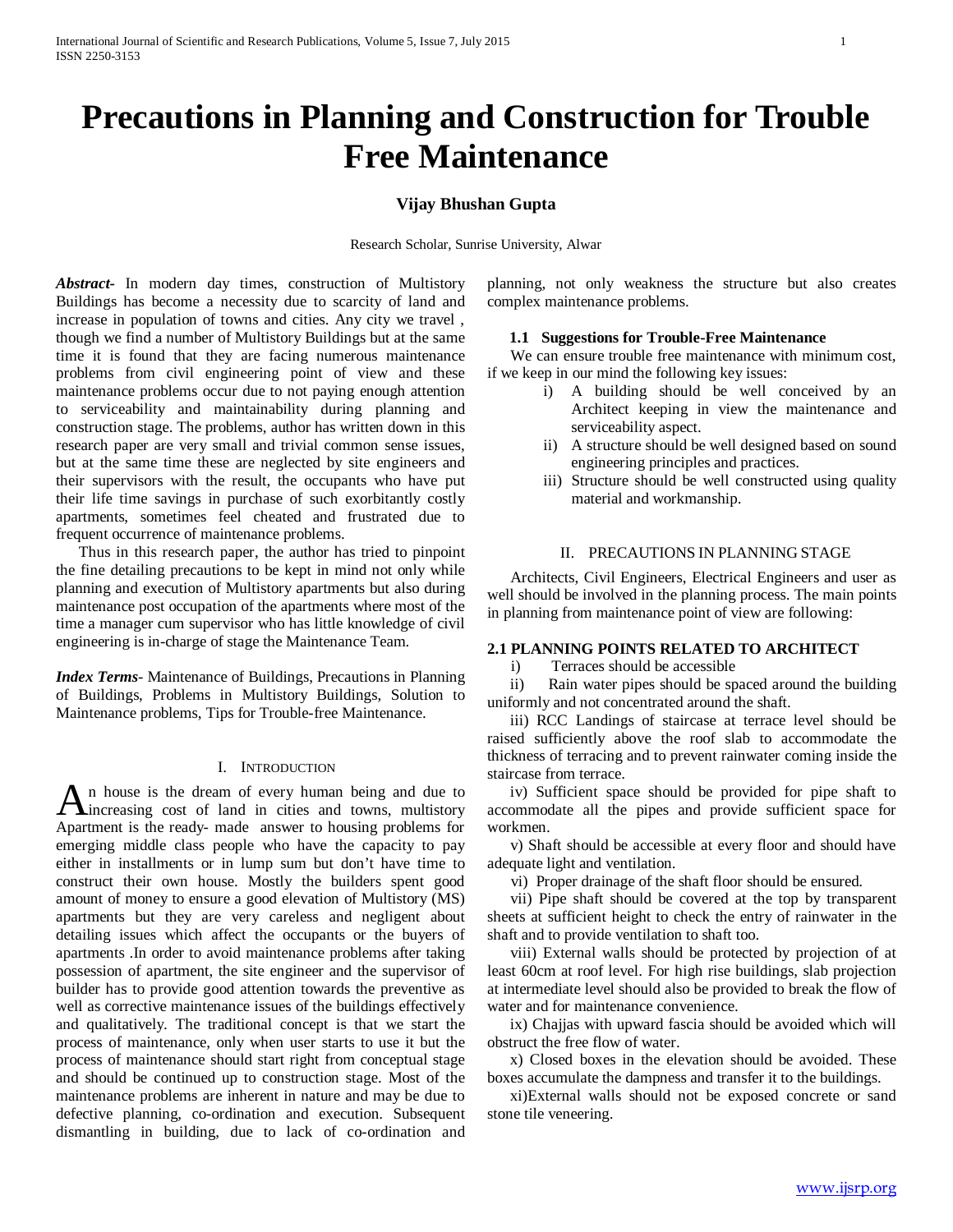xii)Concealed rainwater and sanitary pipes should be strictly avoided.

 xiii)Water bodies like, toilets, kitchen, water coolers etc. should be nearer to the shaft to minimize the distance of horizontal water disposal pipes.

 xiv) A space for desert coolers and window A.C. should be clearly earmarked so that provision for water supply and disposal of water may be planned.

# **2.2 In Staff Quarters following measures must be provided**

 a) We are not providing any separate stores in the staff quarters. Having transferable liability, lot of extra things are accumulated with the employees depending upon the climatic conditions and other local conditions and packing material etc. Therefore, sufficient space at 7 feet above the floor level must be planned for storage purpose.

 b) Sufficient number of shelves or cupboards in the kitchen must be provided because requirement in today's context is much more as compared to past. Suitable arrangement sunken in walls, for keeping broom, utensil/washing aids etc. must be planned.

 c) More electrical points must be provided in kitchen because nowadays more electro -mechanical appliances are used.

 d) A space for washing machines along with electrical point, W/S & disposal arrangement must be planned.

 e) Provision for keeping various types of soaps, detergents and other things must be planed may be sunken in walls.

 f ) In the same way, in W.C. also sunken space for cleaning aids must be planed.

 g) Space Headway and width of landings & staircase flight must be designed keeping in view of shifting of house hold goods during transfer.

 h) Provision for drying of clothes and in sufficient number must be kept in mind while planning the balcony. Solar movement from North to South Equinox must be also kept in mind while planning the orientation of balconies and kitchen.

 i) Main door of quarters should preferably be of single leaf for safety point of view.

j)Traditionally locally available material and construction practices should be adopted.

# **2.3 PLANNING POINTS RELATED TO CIVIL ENGINEERS**

- i. i)R.C.C. O/H tank on terrace should be provided sufficiently above the terrace level to attend the possible leakage from the bottom of tank & to attend the problems of water proofing treatment of terrace below the tank.
- ii. ii)Selection of correct type of water proofing treatment should be done very carefully keeping in view the climatic condition and temperature variation.
- iii. iii)New materials like P.V.C. based felt for water proofing and treatment with broken ceramic pieces may be introduced. P.V.C. pipes (U.V. Resistant) in sanitary installation should be used.
- iv. iv)Traditional cast iron grating at mouth of rain water pipe have hardly 40% net open area. This should be

modified with mild steel grating having large opening area.

- v. v)The over flow pipe from overhead storage tank should be taken directly to the rain water pipes. If two or more tanks are there, they should be interconnected at top.
- vi. vi)A working platform of steel structure should be provided 0.90 to 1.2m below the floor level in each shaft along with the provisions of foot rest.
- vii. vii) In heavy rainfall areas and in the areas where good quality of bricks are not available, it is desirable to plaster walls with 1:3 cement: sand plaster.
- viii. viii)Detailed plan of internal plumbing system of toilet or kitchen including floor slopes and detailing of depression or raised portion (difference of levels) etc. should be prepared in advance.
- ix. ix)There should be some standard color coding system for identifying the plumbing and drainage piping system.
- x. x) For balcony and staircase, floor landings should be depressed 15mm & sufficient slope should also to be provided towards spout or pipe. Therefore, it is desirable to depress the structural slabs itself 30mm or more.
- xi. xi)Minimum depression in toilet with floor squatting pattern W.C.( Indian Style) should be 600mm and in bathrooms & kitchens general depression should be 250 mm so as to fix the traps in floor.
- xii. xii)Crossing of sanitary/drainage pipes through R.C.C. Beams should be avoided, by lowering the beams. If unavoidable, suitable opening should be provided in the beams by inserting across PVC pipe piece and beams should be designed accordingly.
- xiii. xiii) Minimum M 25 grade concrete should be used for sunken slabs with suitable water proofing compound.
- xiv. xiv)Integral cement based water proofing treatment must be provided over the sunken slab and along the walls keeping a slope of 1:80 towards outer wall. A , 32 mm galvanized iron pipe piece working as a spout should be provided through the walls to drain out water in case of any eventuality and at the mouth of the spout, some loose aggregate must be filled.
- xv. We should start the use of Flushing values instead of flushing cisterns in W.C. & urinals since it will control the wastage of water and frequent maintenance of cisterns is a problem.
- xvi. We should provide bottle traps or any other type of traps in Wash Basins, Sinks & urinals after detailed and proper planning from long term maintenance point of view. Preferably Khurra & floor trap should be provided below the wash basins & sinks and waste pipe should be directly fixed with waste coupling & disposed directly to floor trap. In series of urinals, we should provide ceramic half round channels with sufficient slope and waste pipe disposal should be direct in these channels. Alternatively, PVC pipes with sufficient slope should be provided below the urinals.
- xvii. Expansion joints should be avoided as far as possible in toilets portion to avoid leakage.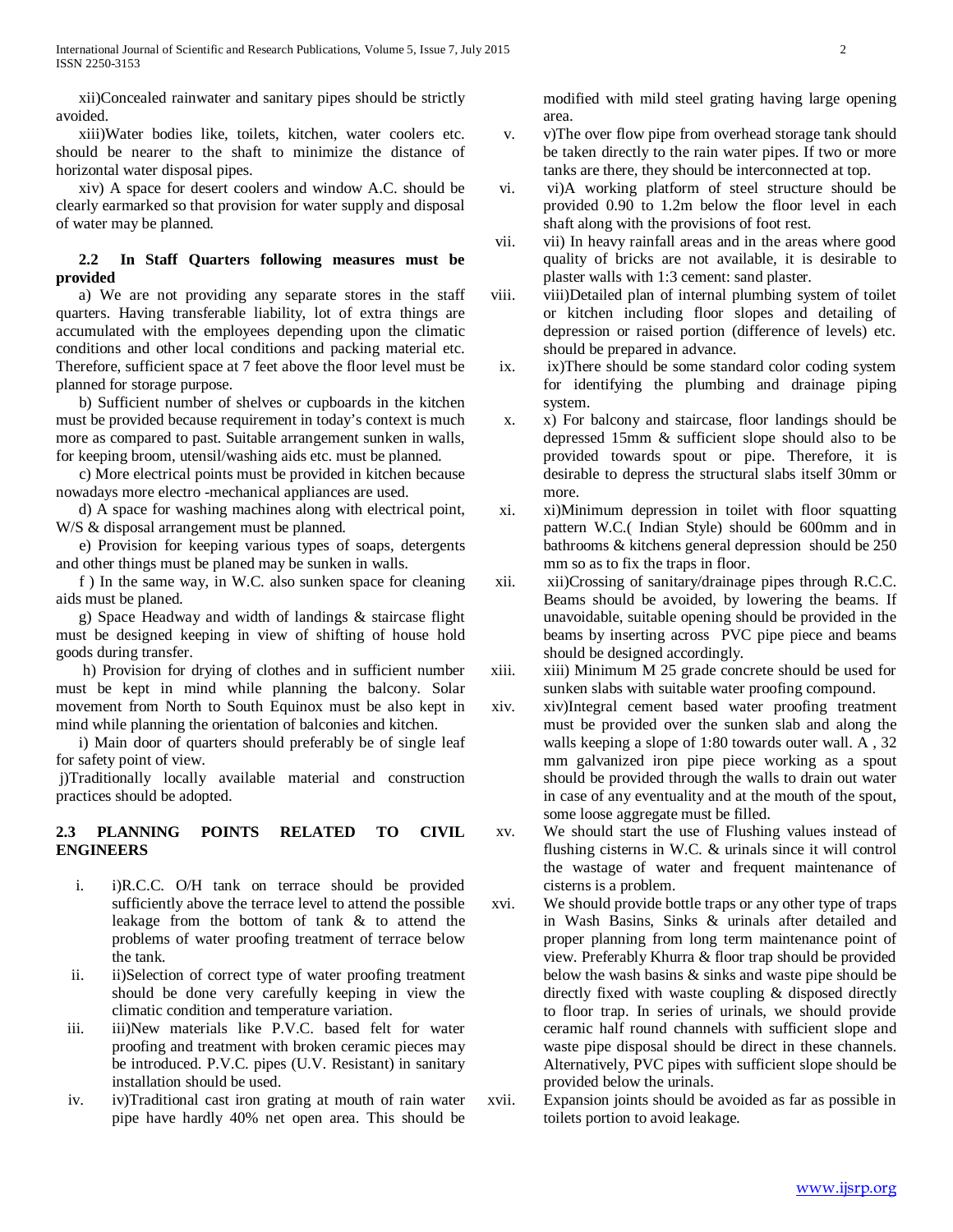- xviii. For covering the expansion joints, traditional asbestos cement sheet covering does not work. Instead aluminum moulded sheet covering etc. should be used.
- xix. Shelves in kitchen, bathrooms & cupboards of bed room etc. should be of Kota, Kadappa or similar types of hard stones instead of traditional wooden or R.C.C. shelves. Otherwise complete box of shelves made up of block board should be provided.
- xx. Flush door shutters and MDF shutters are not suitable for external doors, sanitary shaft, toilets, bathrooms & kitchen etc. Paneled shutters should be preferred. In toilets, shutters of moulded P.V.C. are also useful.
- xxi. Aluminum sliding door bolts are not safe on entry doors for safety point of view. Coated Mild Steel sliding door bolts or branded latch arrangement is safer on entrance or exit doors.
- xxii. Window sills should be provided of Kota, Kadappa or similar type hard stone keeping the slope outwards for effective rain water discharge.
- xxiii. In heavy rainfall areas & coastal regions, powder coated Aluminum window should be provided.
- xxiv. There should be no compromise in deciding the plinth level of Buildings. Future raising of roads should always be kept in mind. Invert level of municipal sewer should also be checked before deciding plinth level.
- xxv. Complete drainage plan should be prepared in advance.

## III. PLANNING POINTS RELATED TO ELECTRICAL ENGINEERS

 i) Cooling Towers, make up water tanks & condenser units should be avoided at terrace. If not possible, details of these structure may be given in advance so that supporting structure may be provided at terrace without disturbing the water proofing treatment and structural slab.

 ii) Details of all the cutouts in slab & walls, power and data cable ,exhaust fan opening etc. should be given in advance to civil Engineers to avoid any subsequent dismantling.

iii) Cutouts in terrace slab should be avoided.

 iv) In machine rooms of lifts, details of cutouts for rope & wheel, design of hook etc should be planned in advance to avoid any subsequent cutting in slab.

 v) Electrical components i.e. switches, panels, boards etc should be planned away from water bodies.

 vi) RCC platform along with diesel generator and transformer etc should be planned in advance so that structural arrangements can be made accordingly.

 vii) Details of RCC Hume pipes, to be provide below the road considering future requirement also, should be planned and given in advance to avoid any subsequent road cuttings.

# IV. PLANNING POINTS RELATED TO USER

i. Details of all the cutouts, cable entry, fire hydrants, fire risers and smoke detectors, earthing etc. should be planned in advance before release of working drawings.

- ii. Details of roof antennae, mast or any other feature to be mounted at terrace, should be planned and space marked before construction.
- iii. Structural additions, alterations & deletions should be avoided as far as possible.
- iv. Provision of vertical extension should be avoided. At least R.C.C. Structure of complete building along with external wall & finishing should be done in one stroke only.
- v. Terraces, Stair case & pipe shafts etc. should not be used as dumping ground of old furniture &wooden packing cases etc.
- vi. A list of 'Dos' & 'DONTs' should be prepared and wide publicity of the same should be given among users.

## V. PRECAUTIONS IN CONSTRUCTION STAGE

Following precautions should be taken in construction stage:

- i. Pipe connections to service tanks should be built into tanks at the time of concreting.
- ii. Rain water pipes and spouts should cover the full thickness of the wall. If necessary, extra length of pipe should be provided. Its inlet level should be just below the finished level of Khurra.
- iii. Pipes should not be laid just over the terrace but suitably fixed over masonry/concrete blocks.
- iv. Sufficient care must be taken for treatment of Expansion joints and cutouts in terrace slab in case of future vertical expansion.
- v. Sufficient care must be taken for the constructing & treatment of dummy column at terrace. Because they become a very big source of leakage.
- vi. Concrete for Khurras to be laid before construction of Parapet and integral water proofing treatment.
- vii. Tiles on terrace , if provided ,to over lap the concrete of Khurra by not less than 7.5 cm.
- viii. PVC sheet under Khurra should not be less than 400 micron.
- ix. Chase for C.C. Gola should not be less than 75mm wide & 75mm deep. C.C. Gola should be completed before plaster of Parapet.
- x. Mumty door should open outside.
- xi. Mumty should be well protected from rains by providing chajja & side walls. The sill level and lintel level of the mumty door should be suitably increased depending upon the thickness of water proofing treatment
- xii. The holes in the walls around the sanitary and drainage pipes should filled with the concrete to check leakage.
- xiii. All the pipes, fittings and fixtures and their joints must be tested under the specified pressure before covering.
- xiv. Drainage pipes, from bath toilet and kitchen etc. should not be less than 100 mm dia.
- xv. Special care must be taken for the quality of G.I. fittings like elbow, tee, unions etc.
- xvi. Enough valves should be provided in water supply system to regulate the supply in case of break down.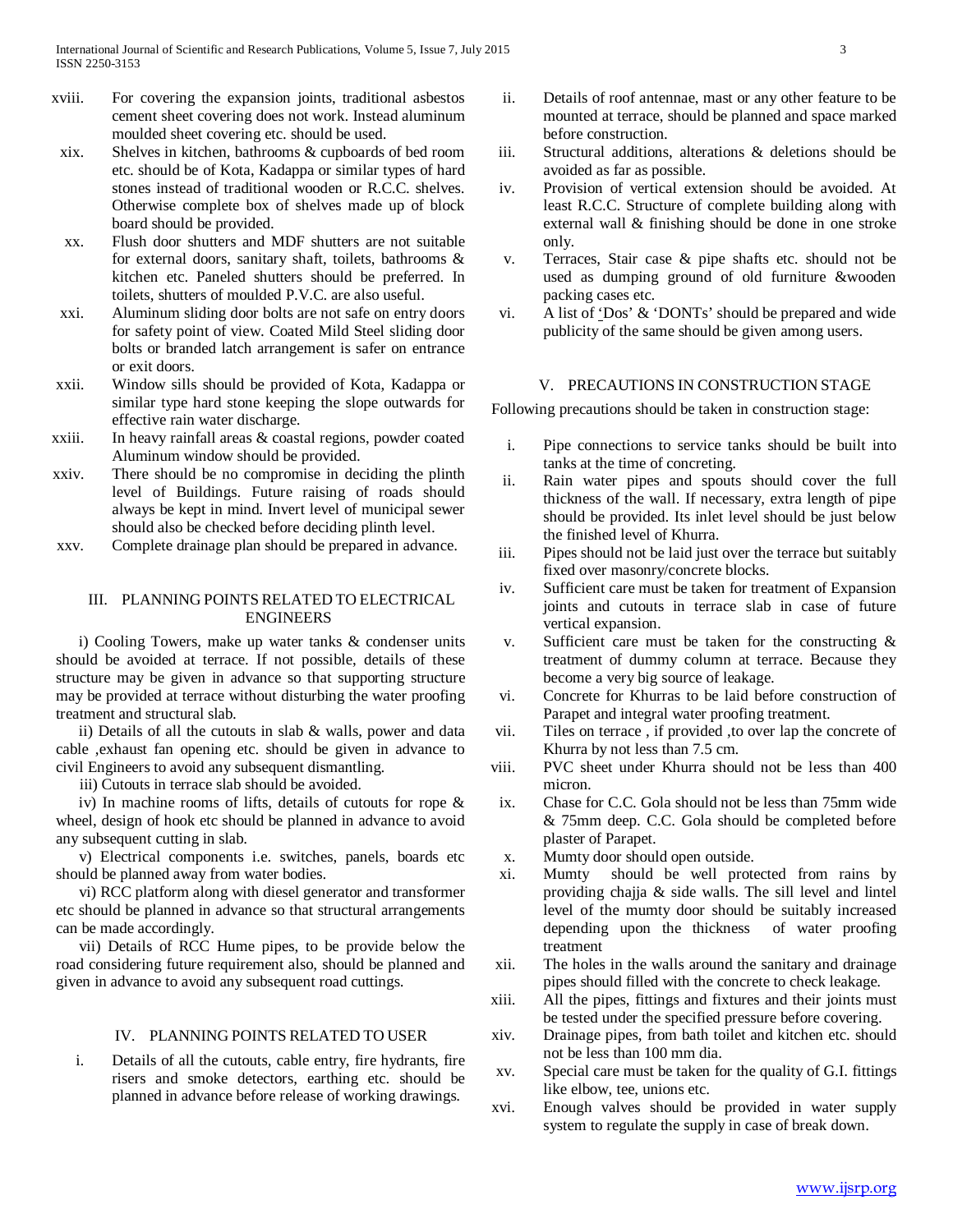- xvii. Enough G.I.(galvanized iron) unions should be provided in pipes to have more flexibility in maintenance operations.
- xviii. Top of floor trap and finished floor should be connected with PVC pipe, not by C.C. blocks.
- xix. Sufficient care must be taken for making joints of W.C. pan, trap and soil pipes. After jointing and testing, a polymer coating should be provided on the joint for a length of 150 mm on both sides of joint. This will xxxviii. provide a flexible polymer sleeve to give additional protection. Alternatively joint may be covered with xxxix. 1: 2: 4 concrete.
- xx. Discharging of one floor trap into another should be avoided.
- xxi. Pipe from floor trap to the stack should have a slope not less than 1 in 50.
- xxii. Collar joints should be avoided in the horizontal pipe from floor trap to stack.
- xxiii. Pipe socket in case of European WC should project over the floor.
- xxiv. Use of Rigid PVC pipe is recommended in toilets, kitchen & bathrooms.
- xxv. Provide the paint on all pipes as per planned colour code.
- xxvi. G.I. waste pipes from wash basin, sink and urinals should be firmly fixed in the walls and not be left hanging.
- xxvii. Traditional holder bat clamps to hold the PVC or cast iron pipes are not satisfactory. Holding arrangement with angels & long bolds are very useful. Pipe should be projected 50 to 60mm away from the wall of the shaft to avoid any dampness in the wall in case of leakage.
- xxviii. We should not forget to provide required slope in the channel of manhole
- xxix. All the drawings and details of water supply and sanitary installations must be prepared after construction is over and should be available with the user for reference at the time of maintenance.
- xxx. All special care must be taken in the joinery work of wood. Glue should be applied liberally and bamboo pins should not be very near to the edges.
- xxxi. Wooden cleats spoils the veneering of flush door shutter. Instead of cleats, floor door stoppers should be used.
- xxxii. Wooden window grills should be so designed that window fittings may be operated easily
- xxxiii. Size of steel windows should be 20mm less than the size of brick work opening.
- xxxiv. Special attention should be given for steel windows. After plastering, traditional hinges create the problem. Box type hinges are much better instead of traditional hinges as specified in specifications.
- xxxv. To prevent leakage from bathroom or kitchen from upper floors which is generally due to seepage from fitments, bathtubs, shower trays, buried pipes or drains or due to improper construction of joints, or improper use of sealants – a proper workmanship and strict

supervision during construction work is required in such vulnerable areas of water seepage.

- xxxvi. Waterproof cement should be laid below floor tiles in bathrooms and kitchen and joints of tiles are to sealed properly with sealant compounds to prevent any seepage.
	- The exit to emergency staircase should be outside the building and not on ground floor.
	- On external walls where rains hit directly, walls should be plastered in rich cement sand mortar in 1 : 3 ratio.
	- Any holes, cracks, joints, or spalling of concrete etc on external face of the building should be sealed with water proof sealant compound to prevent seepage of water at a later date

# VI. CONCLUSION

 A sweet home is a dream for most of the people and with land prices ever increasing and family size becoming smaller and smaller, more and more people are turning towards purchasing Apartments into a multistory building. But Apartments owners face the problems of Maintenance over a period of time and a small carelessness or poor planning during construction leads to many complex problems of maintenance for the residents. Therefore, in this article, the author has tried to list out the major problem areas and their solution in a very simple manner. Most of the solutions are time tested during the long service period of the author. Thus the designer and executing authority must keep the idea of maintainability in their mind for minimal maintenance. This will not only reduce the expenditure on maintenance but will also provide the consumer satisfaction. Precautionary measures during planning and construction stage cost for little but due to negligence on these aspects, maintenance cost increases manifold. For a durable, serviceable and healthy built environment maintenance issues have to be tackled in the first stage only. Computerized Maintenance Management Systems are being followed in modern built environment although problem areas and solutions as mentioned in this research paper are always to be kept in mind for trouble free minimal maintenance.

#### **REFERENCES**

- [1] Building Maintenance" by Brian B. Wood
- [2] "Building Maintenance" by Ivor H.
- [3] My Practical experience in Building Construction and Maintenance

#### **AUTHORS**

**First Author** – Vijay Bhushan Gupta B.Tech., M.Tech,IIT Delhi Research Scholar , Sunrise University, Alwar email: vbgbhu@gmail.com

**Correspondence Author** – Vijay Bhushan Gupta, email address : vbgbhu@gmail.com, Contact Number : 09871655204 (India)